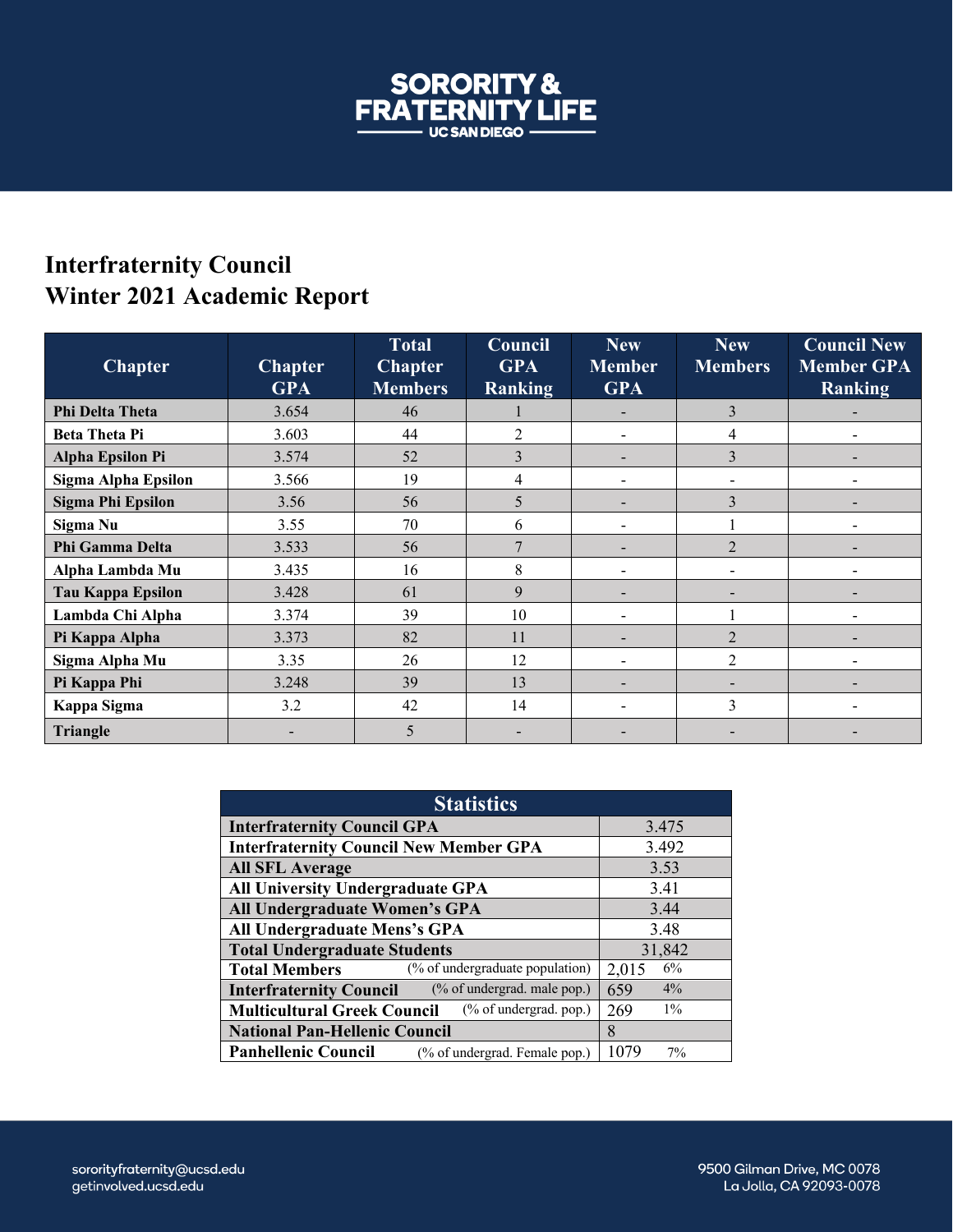

## **Multicultural Greek Council Winter 2021 Academic Report**

| <b>Chapter</b>             | <b>Chapter</b><br><b>GPA</b> | <b>Total</b><br><b>Chapter</b><br><b>Members</b> | Council<br><b>GPA</b><br><b>Ranking</b> | New<br><b>Member</b><br><b>GPA</b> | $\overline{\text{Count}}$ New<br><b>Member GPA</b><br>Ranking |
|----------------------------|------------------------------|--------------------------------------------------|-----------------------------------------|------------------------------------|---------------------------------------------------------------|
| Lambda Theta Alpha         | 3.627                        | 19                                               |                                         |                                    |                                                               |
| Alpha Gamma Alpha          | 3.615                        | 11                                               | $\overline{2}$                          | $\overline{\phantom{0}}$           |                                                               |
| <b>Alpha Epsilon Omega</b> | 3.597                        | 15                                               | $\overline{3}$                          |                                    |                                                               |
| Phi Iota Alpha             | 3.525                        | 7                                                | 4                                       |                                    |                                                               |
| Sigma Pi Alpha             | 3.447                        | 32                                               | 5                                       | 3.363                              |                                                               |
| Kappa Zeta Phi             | 3.436                        | 32                                               | 6                                       | 3.283                              | 2                                                             |
| Psi Chi Omega              | 3.365                        | 25                                               | 7                                       | 3.156                              | 4                                                             |
| <b>Sigma Omicron Pi</b>    | 3.36                         | 17                                               | 8                                       | 3.188                              | 3                                                             |
| <b>Gamma Zeta Alpha</b>    | 3.316                        | 13                                               | 9                                       |                                    |                                                               |
| Pi Alpha Phi               | 3.232                        | 16                                               | 10                                      |                                    |                                                               |
| Phi Lambda Rho             | 3.27                         | 23                                               | 11                                      |                                    |                                                               |
| Nu Alpha Kappa             | 3.145                        | 15                                               | 12                                      |                                    |                                                               |
| Sigma Alpha Zeta           | 3.117                        | 14                                               | 13                                      |                                    |                                                               |
| Delta Lambda Phi           |                              | 6                                                |                                         | $\overline{\phantom{0}}$           |                                                               |
| Lambda Theta Nu            |                              | 5                                                |                                         | -                                  |                                                               |
| Lambda Theta Phi           |                              | 5                                                |                                         |                                    |                                                               |

| <b>Statistics</b>                                               |              |  |  |  |
|-----------------------------------------------------------------|--------------|--|--|--|
| <b>Multicultural Greek Council GPA</b>                          | 3.379        |  |  |  |
| <b>Multicultural Greek Council New Member GPA</b>               | 3.312        |  |  |  |
| <b>All SFL Average</b>                                          | 3.53         |  |  |  |
| <b>All University Undergraduate GPA</b>                         | 3.41         |  |  |  |
| All Undergraduate Women's GPA                                   | 3.44         |  |  |  |
| All Undergraduate Mens's GPA                                    | 3.38         |  |  |  |
| <b>TOTAL Undergraduate Students</b>                             | 31,842       |  |  |  |
| (% of undergraduate population)<br><b>TOTAL Members</b>         | 6%<br>2,015  |  |  |  |
| (% of undergrad. male pop.)<br><b>Interfraternity Council</b>   | 4%<br>659    |  |  |  |
| $(\%$ of undergrad. pop.)<br><b>Multicultural Greek Council</b> | $1\%$<br>269 |  |  |  |
| <b>National Pan-Hellenic Council</b>                            | 8            |  |  |  |
| <b>Panhellenic Council</b><br>(% of undergrad. Female pop.)     | 1079<br>7%   |  |  |  |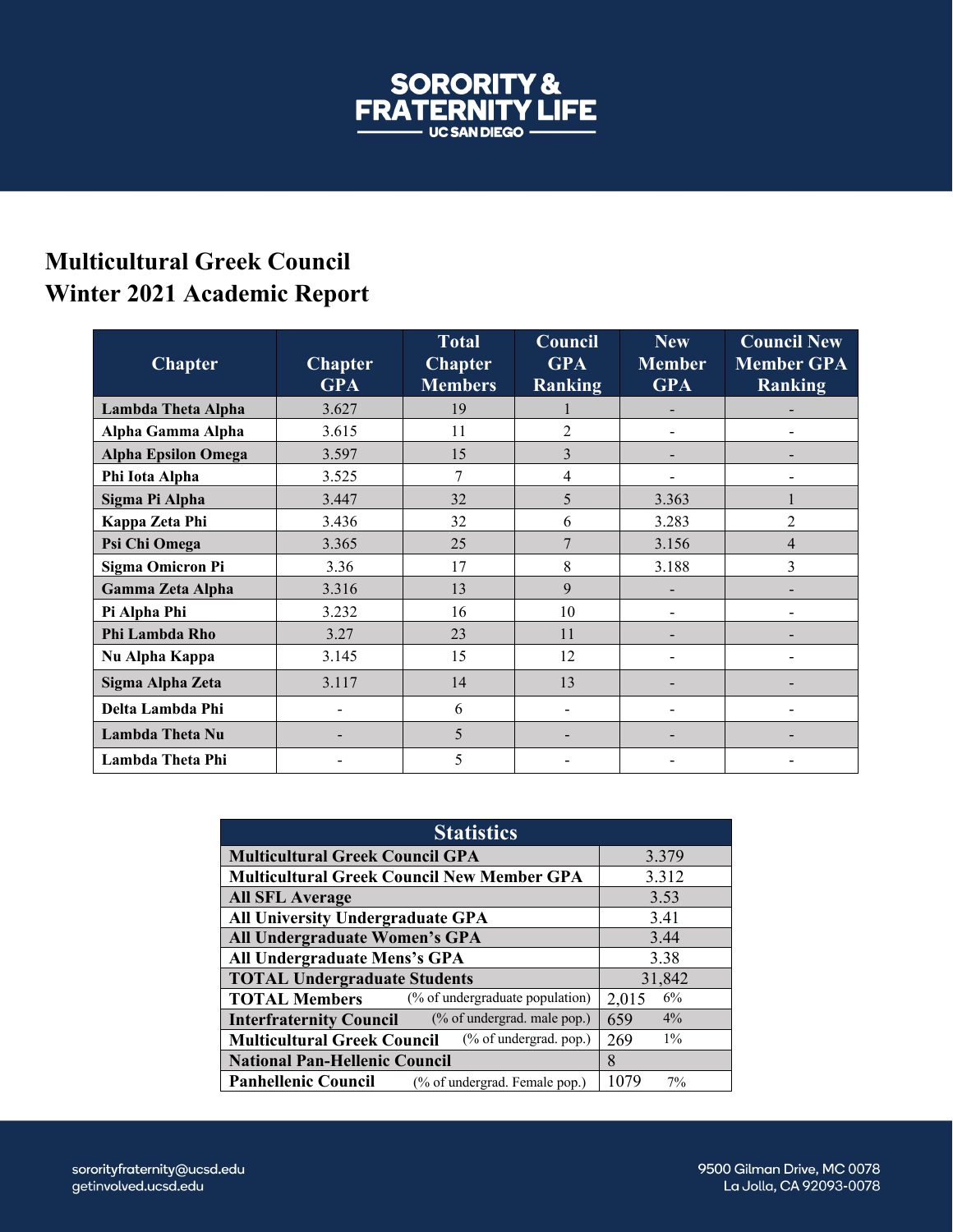

## **National Pan-Hellenic Council Winter 2021 Academic Report**

| <b>Chapter</b>  | <b>Chapter</b><br><b>GPA</b> | <b>Total</b><br><b>Chapter</b><br><b>Members</b> | <b>New</b><br><b>Member</b><br><b>GPA</b> | <b>Council New</b><br><b>Member GPA</b><br><b>Ranking</b> |
|-----------------|------------------------------|--------------------------------------------------|-------------------------------------------|-----------------------------------------------------------|
| Sigma Gamma Rho | 3.069                        |                                                  | -                                         | -                                                         |
| Zeta Phi Beta   | -                            |                                                  |                                           | -                                                         |

| <b>Statistics</b>                                             |              |  |  |  |
|---------------------------------------------------------------|--------------|--|--|--|
| <b>All SFL Average</b>                                        | 3.53         |  |  |  |
| <b>All University Undergraduate GPA</b>                       | 3.41         |  |  |  |
| All Undergraduate Women's GPA                                 | 3.44         |  |  |  |
| All Undergraduate Mens's GPA                                  | 3.38         |  |  |  |
| <b>TOTAL Undergraduate Students</b>                           | 31,842       |  |  |  |
| (% of undergraduate population)<br><b>TOTAL Members</b>       | 6%<br>2,015  |  |  |  |
| (% of undergrad. male pop.)<br><b>Interfraternity Council</b> | $4\%$<br>659 |  |  |  |
| (% of undergrad. pop.)<br><b>Multicultural Greek Council</b>  | $1\%$<br>269 |  |  |  |
| <b>National Pan-Hellenic Council</b>                          | 8            |  |  |  |
| (% of undergrad. Female pop.)<br><b>Panhellenic Council</b>   | 7%<br>1079   |  |  |  |